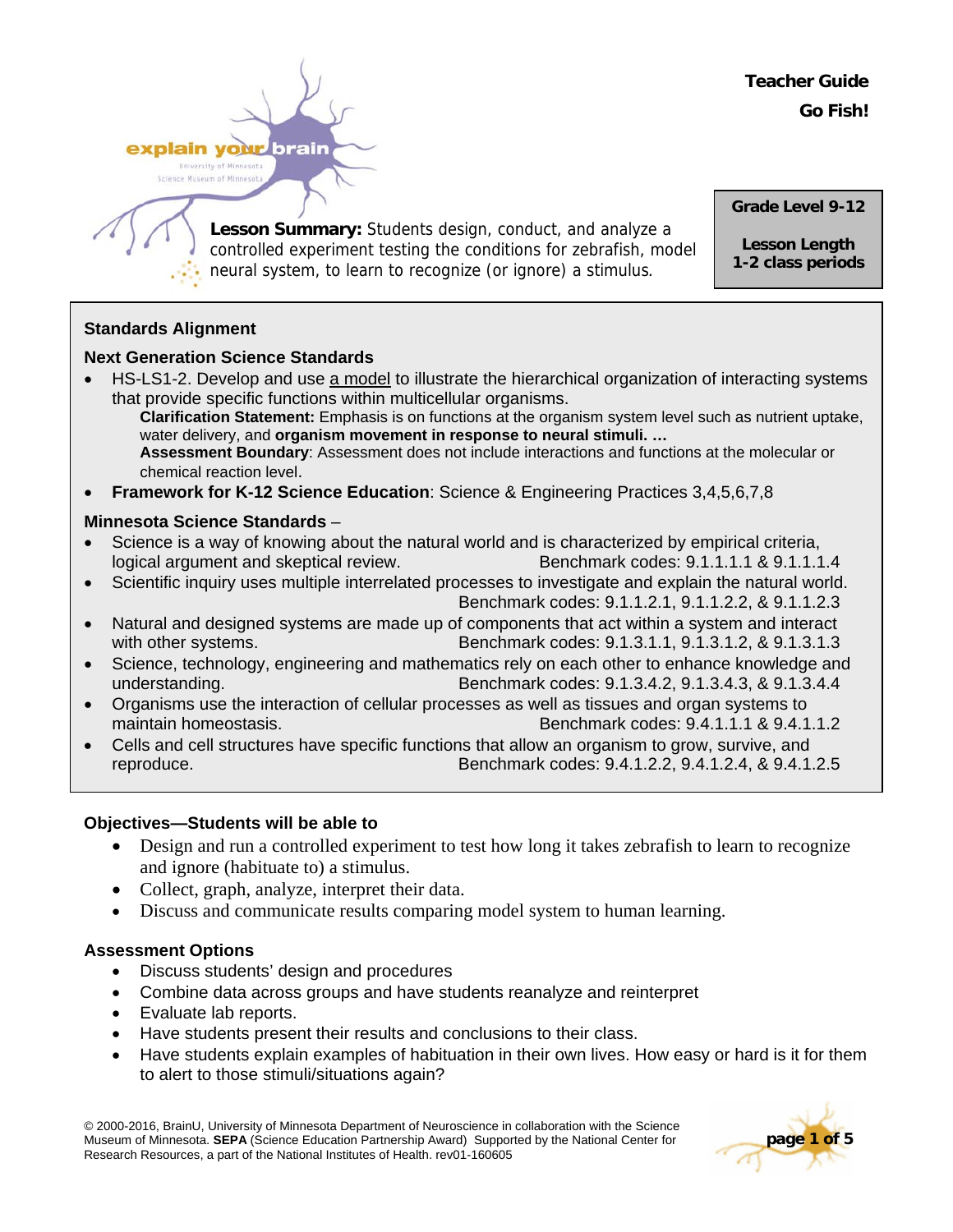



### **Teacher Notes —**

See **Resources for Zebrafish in the Classroom** sheet for websites on care and breeding of zebrafish. See end of this document for solution recipes.



http://www.devbio.biology.gatech.edu/?page\_id=399

#### **Materials (for each pair of students)**

- Dissecting microscope with bottom light **or**
- 2X magnifier on stand with white paper in plastic sleeve to put under magnifier
- Zebrafishes, larvae 4-7 days
- 60 or 100mm Petri dishes
- Egg Water (see last page)
- Timer
- Cut off and annealed Pasteur pipettes or transfer pipettes
- Thin ~4-7" plastic or wooden flexible stick that can bend and snap back. Coffee stirrers work well.

### **Procedures**

### **Engage – Do Fish Learn?**

Engage students in a discussion on "Can fish learn?"

- Ask students to come up with situations in which fish may need to learn. (To find food, avoid predators, not waste unnecessary energy, find place in tank they like…)
- Ask students how they might be able to observe or know that fish had learned something. (Watch their response to a stimulus or change in the environment, see if they move, see if they fail to move, …)
- Then brainstorm stimuli that could be delivered to a fish in a tank or petri dish. (light/dark, taps, vibrations, new objects, …) Direct the discussion to tapping on dish.

Alternatively, put a 60mm or 100mm petri dish half filled with some 4-7 day zebrafish larva on an overhead projector or view with a document camera so class can see the fish.

• Tap on the dish once with finger & ask students to describe what happened. (Fish should dart and stop.)

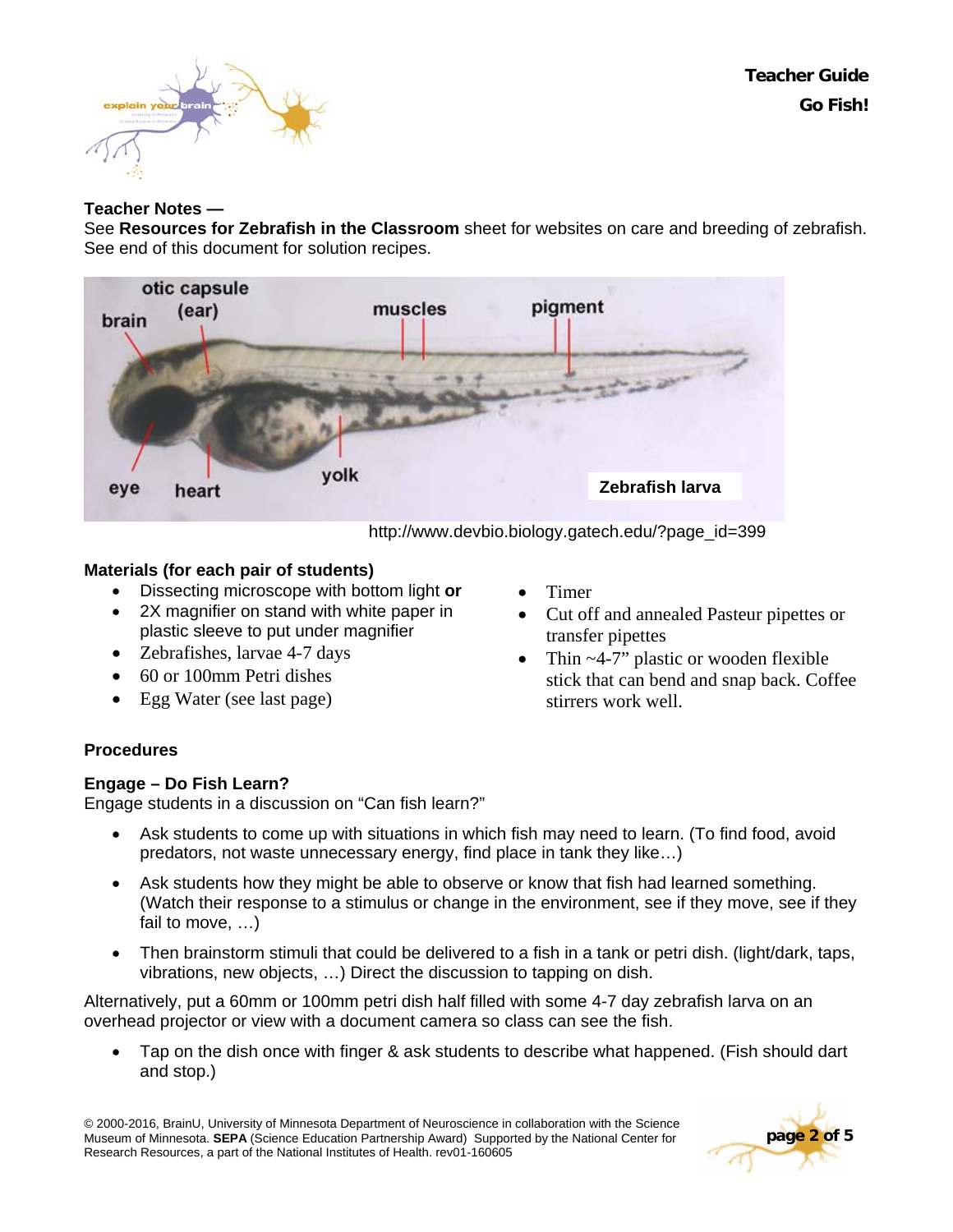

- Ask students to describe what happens as you next tap repeatedly (~1/sec). (Fish should dart initially to each tap, but gradually they'll stop.)
- Ask students to discuss in groups why the fish stopped responding to the taps & collect group answers. (Without any consequences, repeated taps became meaningless so the fish stop darting. They learn to recognize and ignore the stimulus. We call this habituation, an extremely simple form of learning.)
- Ask students to predict what will happen and why if you now tap again. Then tap once and collect students' observations and ideas about why this happened. (Fish should dart. Without continued tapping, they forgot that the tap was meaningless and were startled again.)

### **Explore – Experimental Design**

- Discuss questions the students now have about under what conditions the fish learn/habituate and unlearn/forget what the tap(s) mean. Focus their questions on the conditions of tapping (how fast tap, how many taps, how hard tap, how repeatable is each tap, what's length of interval for forgetting…) and how they could explore zebrafish learning further.
- Ask students to discuss in groups of 3 what specific question they would ask and to design a plan to test their ideas to answer their question. Share these if time permits.
- Discuss the measurement they're going to make: Encourage a uniform measure across the classroom: how many fish dart for each tap: *Count the # of fish that dart*. It's easier to measure how many fish dart at a time rather than the length of the dart. So each group will get a fixed number of fish, 3-5 / petri dish.
- Discuss how to consistently deliver and time the taps at 1/s, 1/2s, and/or 1/5s using the plastic sticks. To produce a repeatable amount of force, hold 1 end of the plastic stick firmly on the table and bend the other back to a set height above the rim of the petri dish, before releasing it. Also discuss repeatability of measurements.
- To test habituation, have students test 2-3 different tapping rates for 2 min or ≥40 taps with at least 3 min in between. To test forgetting, pick 1/s or 1/2s for 40 taps and wait a variable amount of time in between sets of taps. Try 10s, 30s, 60s, 2min, 3min, and/or 5min.
- Discuss the need for an **experimental control** (something that has not been changed in any way by the experiment) to determine if their manipulation really had an effect. (For a tapping experiment, they should observe # of darts that occur without any taps every second for a length of time comparable to what they plan for their manipulation and observations.)
- Depending on time, have students share their experimental design with the class and teacher to receive feedback prior to beginning their experiments.

### **Explore - Conducting Experiments**

- Have students develop a prediction about what will happen to their fish for each tapping rate and/or waiting time.
- Give each group a petri dish with 5 zebrafish in it. Use the pipette to transfer larvae.

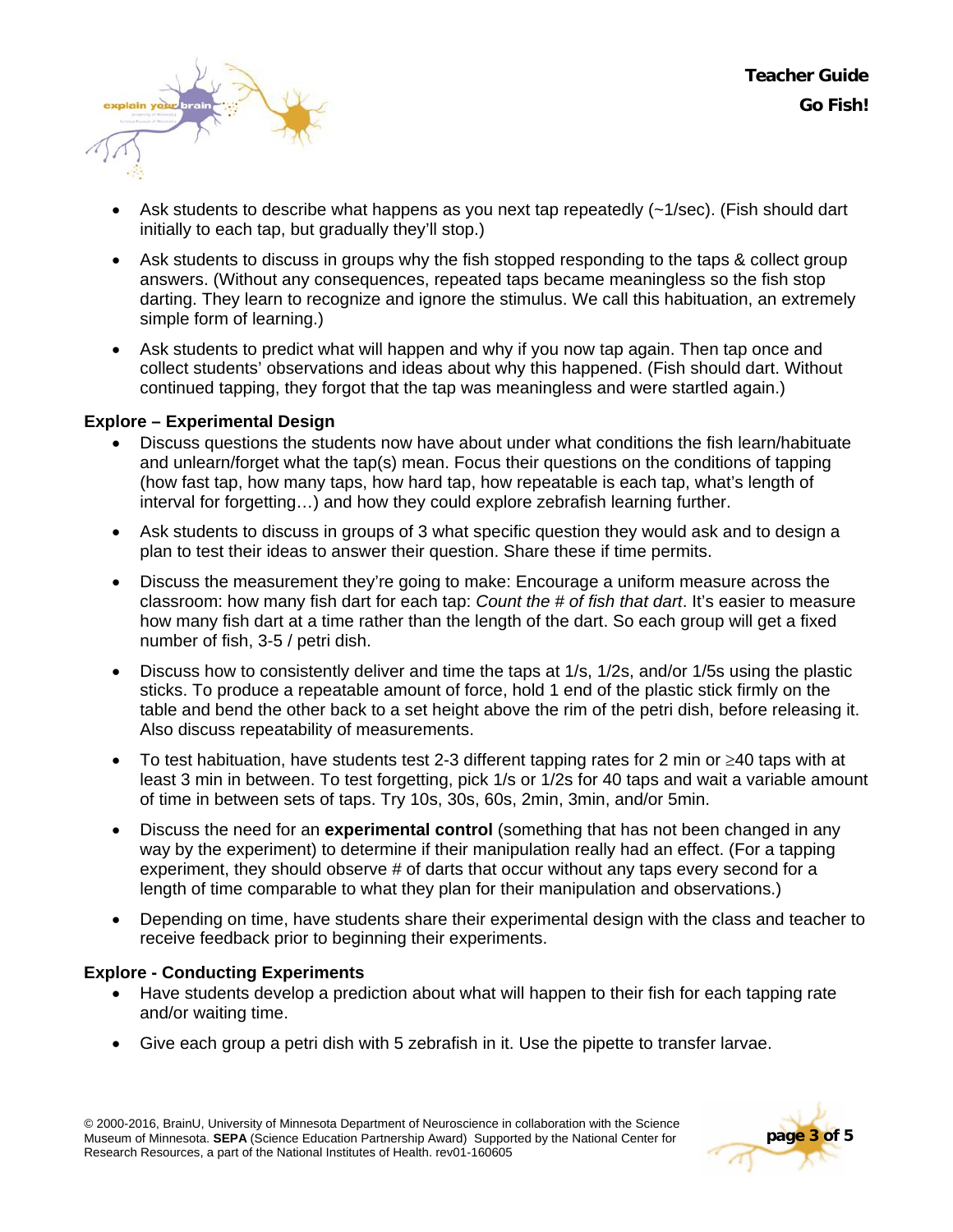

• Have students work in groups of 3 and have them run the experiments they've planned. One student taps, one keeps time and records, one counts. For each tap, count & record the # of fish that dart. Optional: Recording fish movements on a cell phone video and playing it back may facilitate counting.

### **Explain – Analyzing Results**

- Have students plot their data at least 2 ways.
- Explain that period or interval between stimuli =  $1$ /frequency. So,  $1/s = 1 Hz$ ,  $1/2s = 0.5 Hz$ , etc. Replot the data by Hz instead of tap number. Hz is a very useful but very misunderstood unit of measure.
- Ask students to write a summary sentence or two about their results.
- Students should share their results and conclusions with the class.

### **Evaluate – Interpret & Discuss What Results Mean**

- Discuss what is going on in the zebrafish's brain when it habituates. The sensory stimuli (vibrations) are still there and are still felt, but as the fish gets used to these stimuli, the motor system learns not to respond. So synapses in the interneurons somewhere between the sensory system and the motor system learn not to respond. The strength of those synapses changes. Excitatory synapses may decrease or inhibitory synapses might increase. We can't tell which.
- Discuss what happens to those interneuron synapses when the forgetting occurred. (Strength of interneuron synapses increases back to normal levels.)
- Point out that changes in synaptic strength occur with learning or forgetting of any kind.
- When does habituation occur in students' own lives? Is this good or bad?
- Read about model organisms at
	- [https://www.dnalc.org/resources/animations/model\\_organisms.html](https://www.dnalc.org/resources/animations/model_organisms.html) or
	- [http://genome.wellcome.ac.uk/doc\\_WTD020803.html](http://genome.wellcome.ac.uk/doc_WTD020803.html)
	- Discuss the pros and cons of using zebrafish to study learning

### **Expand (Optional)**

- If habituation to different frequencies of tapping was done initially, repeat the experiment to determine the time needed to forget completely. What kind of data would indicate incomplete forgetting?
- Students may write a lab report for their experiment.
- Discuss or have students respond in writing to any or all of the following questions:
	- ❖ How do we recognize when we become habituated to something?
	- How easy or hard is it for students to alert to those ignored stimuli/situations again?
	- $\cdot$  Is all learning habituation? What distinguishes other forms of learning?
	- Are there differences between forgetting and unlearning? How can one tell the difference?